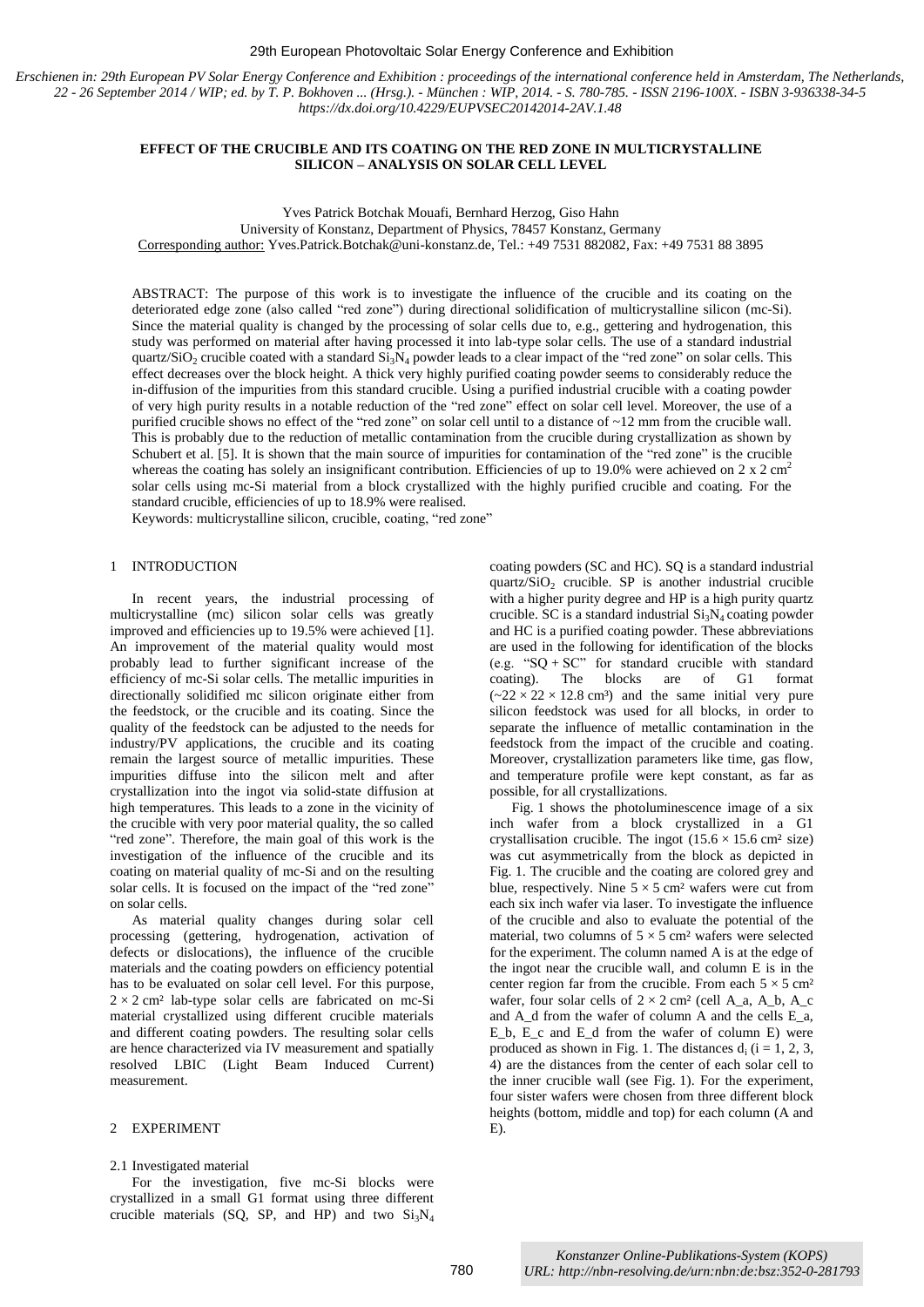

**Figure 1:** Position of the selected wafers under investigation and the resulting solar cells (top view). Four  $2 \times 2$  cm<sup>2</sup> solar cells are produced from each  $5 \times 5$  cm<sup>2</sup> wafer.

## 2.2 Solar cell process

To evaluate the efficiency potential of the investigated materials, a photolithography-based laboratory cell process as depicted in Fig. 2 is used. A detailed description of this process is presented in [2]. This cell process is particularly well-suited for defect-rich mc-Si material, due to its low thermal budget, the applied plasma texture and the excellent hydrogenation of bulk defects [2]. The rear side passivation is realized by a  $Al_2O_3/SiN_x:H$  stack. Local contact formation between evaporated Al layer  $(-2 \mu m)$  on the rear and Si was carried out using the Laser Fired Contact (LFC) process [3].



**Figure 2:** Photolithography-based solar cell process flow as shown in [2]. The last processing step, the thermal evaporation of a second layer anti-reflection coating (ARC) of  $MgF_2$  on the front side, is optional and was not applied to all cells.

After thickening the front contacts using light induced Ag plating, four  $2 \times 2$  cm<sup>2</sup> solar cells are cut out from each

 $5 \times 5$  cm<sup>2</sup> wafer with a dicing saw. This leads to solar cells having open pn-junctions on the edge like for most industrial processes. The following MIRHP (Microwave Induced Remote Hydrogen Plasma) step provides enhancement of hydrogen passivation, improvement of rear surface passivation and sintering of the contacts [2].

## 3 RESULTS

### 3.1 Influence of coating quality

IV parameters

In Fig. 3, the pseudo power  $j_{SC} \times V_{OC}$  (black squares) and the efficiency η (blue triangles) are depicted as function of the distance to the crucible wall for the blocks "SQ + SC" and "SQ +  $3 \times$  HC" for the three block heights (bottom, middle and top). For block " $SQ + 3 \times HC$ ", the standard crucible "SQ" was coated three times with high purity  $Si<sub>3</sub>N<sub>4</sub>$  powder "HC". All these IV data refer to solar cells with a single anti-reflection coating layer of SiN<sub>x</sub>:H. As can be seen in Fig. 3,  $j_{SC} \times V_{OC}$  and  $\eta$  show the same trend. In the bottom region (see Fig.  $3$  (c)),  $j_{\rm SC} \times V_{\rm OC}$  and η increase from the edge towards the center of the ingot for both blocks indicating a possible effect of the crucible and its coating on solar cells. Furthermore, the values of  $j_{SC} \times V_{OC}$  and  $\eta$  for the block "SQ + 3× HC" are higher than those for the block "SQ + SC".

In the middle block height (see Fig. 3 (b)), the same trend for the block " $SQ + SC$ " (closed symbols) is observed. However, the slope is less than in the bottom region. This indicates a decreasing influence of the crucible and its coating with increasing block height, as can also be seen in Fig. 4 (a) and in Fig. 4 (c). For the block "SQ +  $3 \times$  HC" (see open symbols in Fig. 3 (b)),  $j_{SC} \times V_{OC}$  and  $\eta$  do not show a large variation depending on the distance to the crucible wall. This indicates the absence of the "red zone" in the middle ingot height in contrast to the bottom height which emphasizes the decreasing impact of the crucible and its coating with increasing ingot height. In the edge region  $j_{SC} \times V_{OC}$  and η are higher for "SQ + 3× HC" than for "SQ + SC", but towards the center region, these two parameters are on the same level for both ingots.

In the top region (see Fig. 3 (a)),  $j_{SC} \times V_{OC}$  and η drop firstly and then slightly increase from the edge to the center of the ingot for " $SQ + SC$ ". This means that the influence of the "red zone" is very low or almost not present. For the block "SQ + 3× HC",  $j_{SC}$  × V<sub>OC</sub> and  $\eta$ strongly decrease from the edge to the center region. This is presumably due to the high concentration of segregated transition metals in the top region [4]. It is important to mention that the solar cells of block " $SQ + 3 \times HC$ " are from wafers which are from an ingot height of about 10 mm higher than wafers of block " $SQ + SC$ " (see legend in Fig. 3 (a)), and consequently have more segregated metallic impurities. Both blocks are therefore not directly comparable in the top region.

For block "SQ + SC", values of  $j_{SC} \times V_{OC}$  and  $\eta$  are on the same level in the middle and top region whereas their values are lower in bottom ingot height. Block "SQ + 3× HC" exhibits highest  $j_{SC} \times V_{OC}$  and  $\eta$  values in the middle ingot height, compared with the other two heights.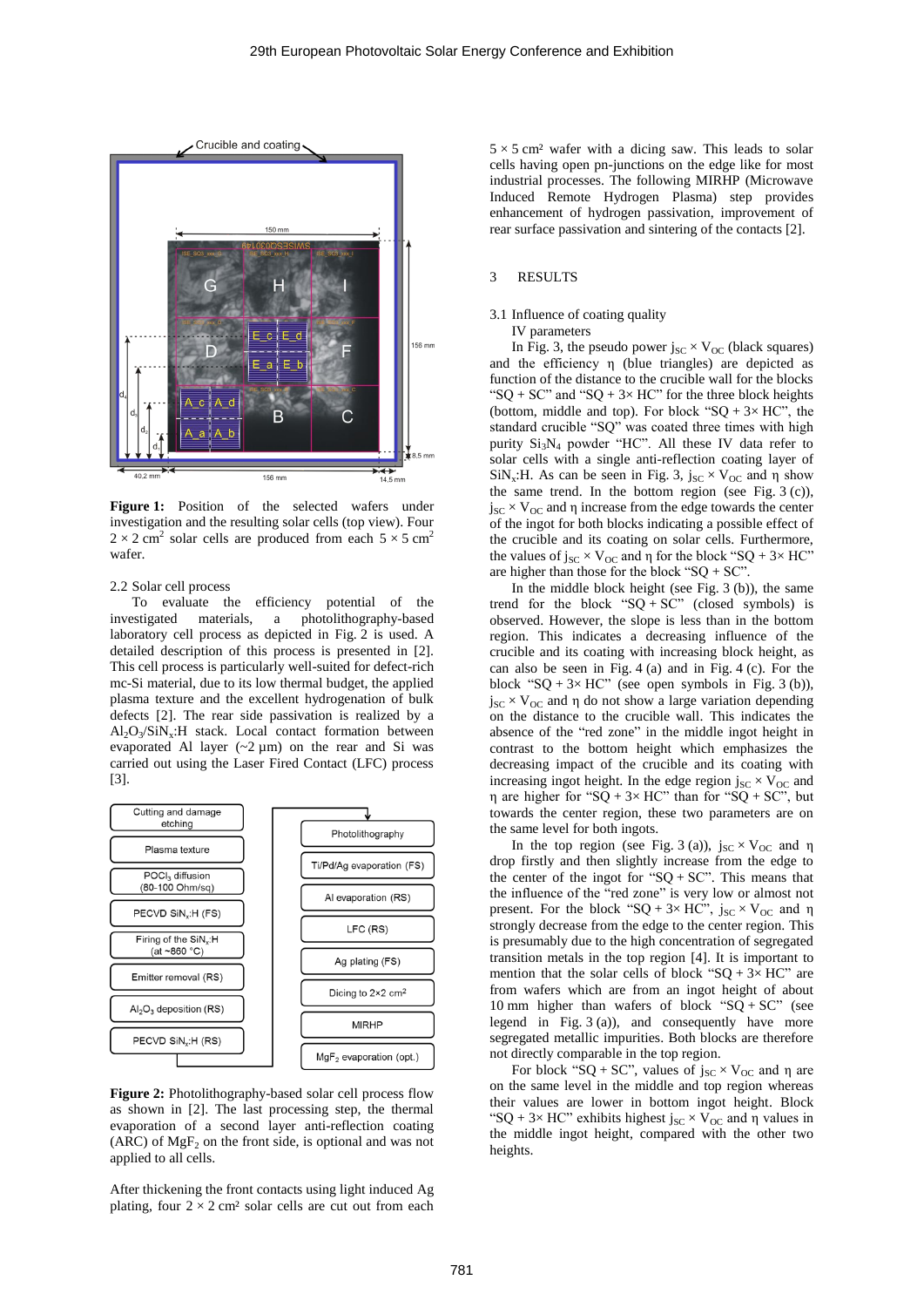

**Figure 3:** Pseudo power  $j_{SC} \times V_{OC}$  (black squares) and efficiency (blue triangles) depending on the distance to the crucible wall for the two blocks " $SQ + SC$ " and "SQ +  $3 \times$  HC". In (a) the top, in (b) the middle and in (c) the bottom block height is shown. Values were averaged from 4-8 cells and standard deviations are given. All data with single ARC, lines are guides to the eye.

LBIC measurements

Fig. 4 shows IQE (Internal Quantum Efficiency) topograms of the four solar cells A\_a, A\_b, A\_c and A\_d (compare Fig. 1) close to the crucible wall from the bottom (Fig. 4 (c) and (d)) and the middle block height (Fig. 4 (a) and (b)). The two lower cells of each group are close to the crucible wall. A clear influence of the crucible and coating is observed for the cells of the block " $SQ + SC$ " crystallized in a standard industrial crucible using the standard industrial coating powder. The solar cells of the block " $SQ + 3 \times HC$ " show a possible presence of the "red zone" only in the bottom region (see Fig. 4 (d)). In the middle block height, there is no clear influence of the crucible and its coating (see Fig. 4 (b)). Furthermore, it can be seen, also from the IV parameters of both blocks, that the size of the "red zone" decreases with block height.



**Figure 4:** IQE topograms at 980 nm wavelength (with 50 µm spatial resolution) of the four solar cells A\_a, A\_b, A\_c and A\_b near the crucible wall (see Fig. 1). The lower part of the cell is close to the crucible wall. *Left column:* cells of the block " $SQ + SC$ " near the bottom region (c) and in the middle block height (a). *Right column:* cells of the block " $SQ + 3 \times HC$ " in bottom (d) and in middle region (b).

Linescans of IQE maps from Fig. 4 as a function of distance to the crucible wall show the clear influence of the crucible for cells of block " $SQ + SC$ " in bottom and middle height (see red squares in Fig. 5). This block shows a "red zone" of more than 50 mm in the bottom and of  $\sim$ 20 mm in the middle height. In the middle height of the block " $SQ + 3 \times HC$ ", IQE values are almost at the same level over the two solar cells A a and A b close to the crucible wall, indicating an absence of the "red zone". In bottom ingot height, the "red zone" is observed with a width of ~40 mm. To detect the presence of a "red zone", we consider that all regions near the crucible wall with average IQE values (at 980 nm wavelength) less than 0.8 are affected by the influence of the "red zone".

In the bottom region (see Fig.  $5<sub>(b)</sub>$ ), it can also be seen that IQE values for " $SQ + 3 \times HC$ " are higher than for "SQ + SC". This indicates that although the width of the "red zone"of both blocks is nearly equal in the asgrown state (µPCD mapping of the blocks in the asgrown state are not shown here), the solar cell process can almost completely remove the deteriorated "red zone" for block "SQ +  $3 \times$  HC". The multiple coating of the crucible with a highly purified powder seems to considerably reduce in-diffusion of metallic impurities from the crucible into the silicon melt and the solidified silicon during crystallization.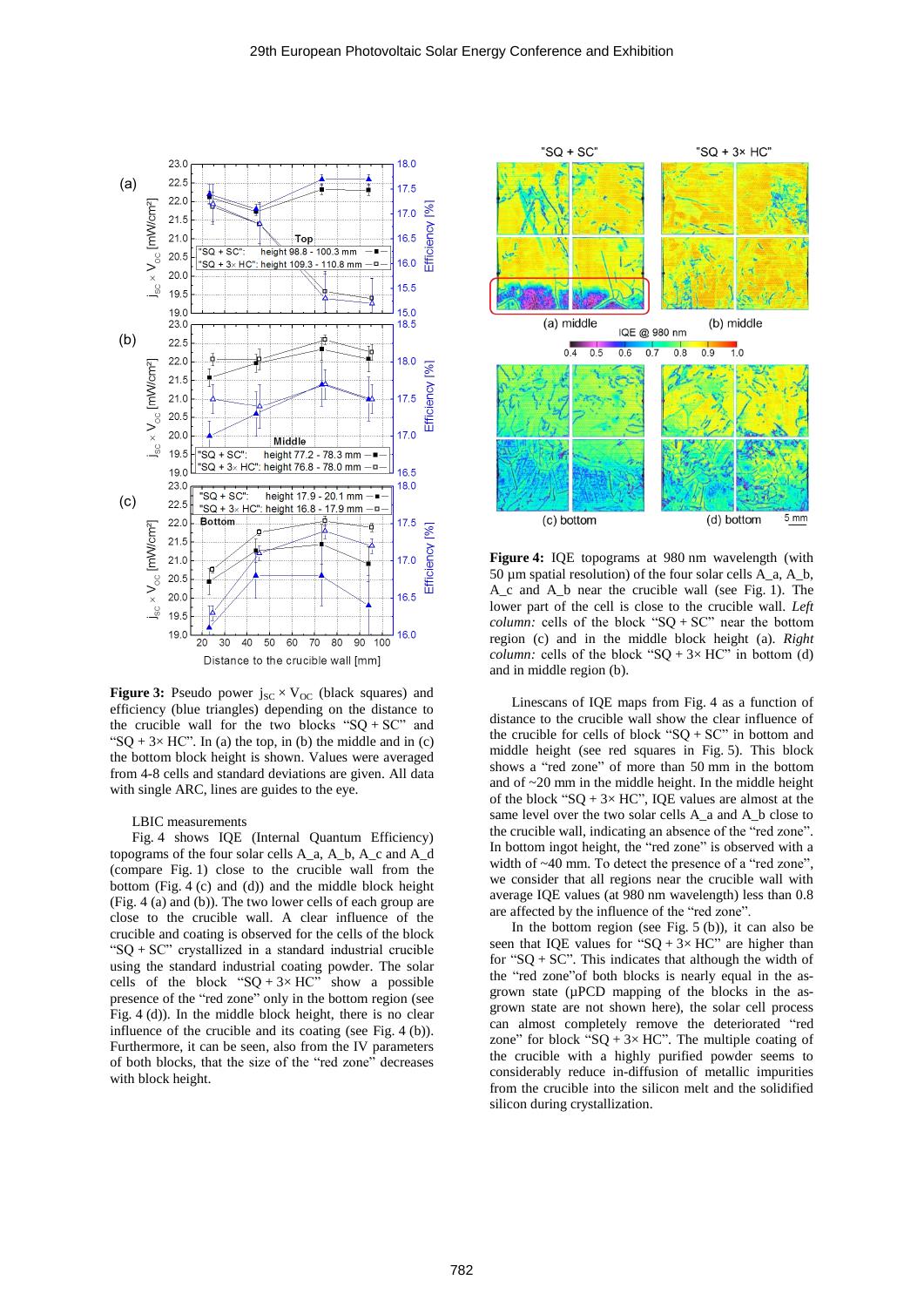

**Figure 5:** Linescans of IQE maps from Fig. 4 as a function of distance to the crucible wall. Depicted in (a) are the averages of linescans across the two solar cells A\_a and A\_b of the middle block height. (b) shows the averages of linescans across the two adjacent solar cells A\_a and A\_b or A\_c and A\_d with the same distance to the crucible in the bottom ingot height.

3.2 Effect of the crucible

IV parameters

To minimize the influence of a process induced variation of the fill factor, the pseudo power  $j_{SC} \times V_{OC}$ was chosen to compare all blocks. All IV data shown here refer to solar cells with a single anti-reflection coating layer of  $\text{SiN}_x$ : H. As can be seen from Fig. 6, the pseudo power  $j_{SC} \times V_{OC}$  increases from the edge towards the center of the ingot for blocks " $SQ + SC$ " and "HP  $+$  SC". Moreover, this behaviour seems to decrease with increasing ingot height for " $SQ + SC$ ", indicating an influence of the crucible wall as extensively described above. For the block "HP + SC",  $j_{SC} \times V_{OC}$  is higher in the middle than in the top region.

For block "HP + HC" (see Fig. 6 (c)),  $j_{SC} \times V_{OC}$ drops towards the ingot center for bottom and top block height. For middle block height, it is almost constant from edge to center of the ingot. This demonstrates that crucible and coating do not influence solar cell performance in areas close to the crucible wall more significantly than in areas in the centre of this block.

As can be seen in Fig.  $6$  (d), block "SP + HC" shows a slight increase of  $j_{SC} \times V_{OC}$  in the bottom region towards the ingot center. This is an indication of a possible existence of the "red zone" for this block height. The middle and top regions of this block do not show a large variation of  $j_{SC} \times V_{OC}$  depending on the distance to the crucible wall. For this block,  $j_{SC} \times V_{OC}$  values of all three ingot heights are approximately on the same level while they are higher than those of the other blocks.



**Figure 6:** Pseudo power  $j_{SC} \times V_{OC}$  as function of the distance to the crucible wall for three block heights. Values are averaged from 4-8 cells and standard deviations are given. For " $HP + SC$ " no data for the bottom block height is available.

LBIC measurements

As can be seen in Fig. 7 (a) and (b), the strong increase of  $j_{SC} \times V_{OC}$  from the edge towards the center of the ingot for block "HP  $+$  SC" is not a clear and direct effect of the crucible and coating alone. Also the presence of many decorated grain boundaries and defect clusters distributed over the cells in the edge region has to be taken into account. Furthermore, there is a direct correlation between density of decorated grain boundaries and defect clusters with short circuit current density  $j_{SC}$  and also open circuit voltage  $V_{OC}$ .

Block "HP +  $\overline{HC}$ " does not show a significant influence of the crucible wall. Solar cells from the edge region of this block show many decorated grainboundaries randomly distributed over the cells, particularly in the bottom region.

IQE maps of the block "SP + HC" in the bottom region (see Fig. 7 (e)) indicate a slight effect of the "red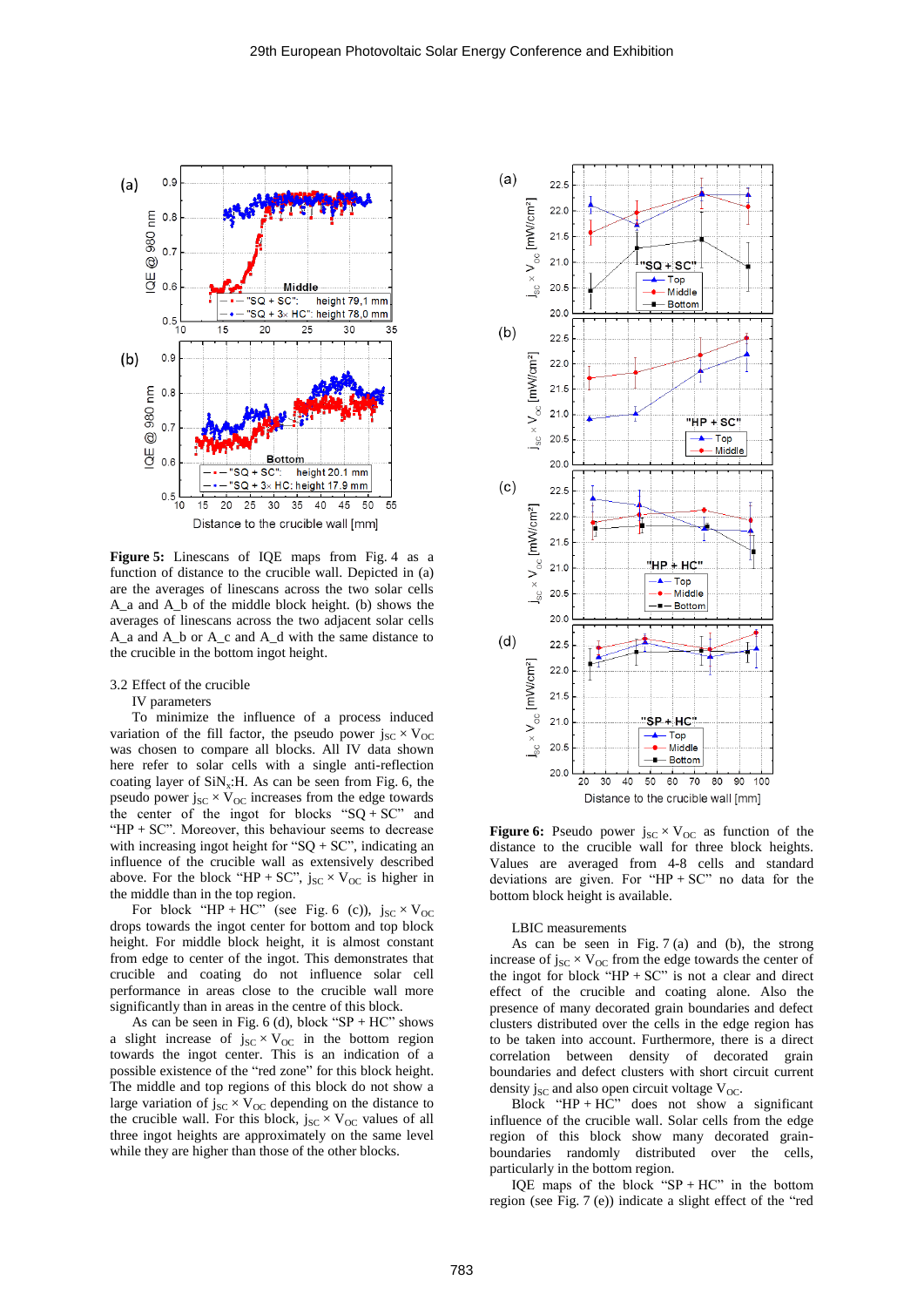zone" (red framed area). However, solar cells from this block show relatively homogeneous regions with little decorated grain-boundaries and consequently have comparatively higher IQE values (see Fig. 8).

For the high purity quartz crucible ("HP"), the influence of the crucible and the coating seems to be independent of the coating quality (compare IQE maps of the blocks " $HP + SC$ " and " $HP + HC$ "). This is also visible in Fig. 8. Average IQE values for block "HP  $+$  SC" (blue dots) are on the same level as those for block "HP + HC" (red triangles). This indicates that the main source of impurities in the "red zone" is the crucible.



**Figure 7:** IQE topograms at 980 nm wavelength (with 50 µm spatial resolution) of four solar cells A\_a, A\_b, A\_c and A\_d close the crucible wall (see Fig. 1) from different block heights. The lower part of the cell is close to the crucible wall.

Linescans of the IQE maps from Fig. 7 and Fig. 4 (a) as a function of distance to the crucible wall show the clear influence of the crucible for cells of block " $SQ + SC$ " (see Fig. 8). This block shows a "red zone" of ~20 mm in the middle height.



**Figure 8:** Linescans of IQE maps from Fig. 7 and Fig. 4 (a) as a function of distance to the crucible wall. Shown are averages of linescans across the two solar cells A\_a and A\_b of the middle block height.

# 4 CONCLUSION

The use of a standard industrial crucible coated with standard powder (" $SQ + SC$ ") during growth of mc-Si leads to a clear impact of the "red zone" on solar cell performance. This effect decreases with increasing ingot height. The coating of the standard crucible with a thick highly purified coating powder (block "SQ +  $3 \times$  HC") shows a notable positive effect on the "red zone" on cell level. It seems to considerably reduce in-diffusion of metallic impurities from the crucible. Although the two blocks "SQ + SC" and "SQ + 3× HC" have nearly the same thickness of the "red zone" in the as-grown state, the "red zone" was completely removed in the middle height of the "SQ + 3× HC" block during solar cell processing.

Using a purified industrial crucible with a coating powder of very high purity (" $SP + HC$ ") results in a considerable reduction of the effect of the "red zone" on solar cell level. Moreover, the use of a highly purified crucible ("HP") shows no negative effect of the "red zone" on solar cell level up to a distance of ~12 mm from the crucible wall. This is most probably due to the reduction of metallic contamination from the crucible during crystallization as shown by Schubert et al. [5]. No significant effect of the coating powder on the "red zone" for the blocks crystallized in the highly pure crucible was observed (compare Fig. 8: IQE values of "HP + SC" and " $HP + HC$ "). However, for the standard crucible a thick high purity coating powder reduces notably the indiffusion of the impurities. This means that the main source of contamination, resulting in the "red zone", is the crucible. The coating has only a minor effect.

Using mc-Si material from a block crystallized with the highly purified crucible, efficiencies of up to 19.0% were achieved on 2 x 2 cm<sup>2</sup> solar cells after deposition of a second anti-reflection layer of  $MgF_2$ . For the standard crucible, efficiencies of up to 18.9% were obtained.

#### 5 ACKNOWLEDGEMENTS

Part of this work was financially supported by the German Federal Ministry for the Environment, Nature Conservation and Nuclear Safety (FKZ 0325581) and